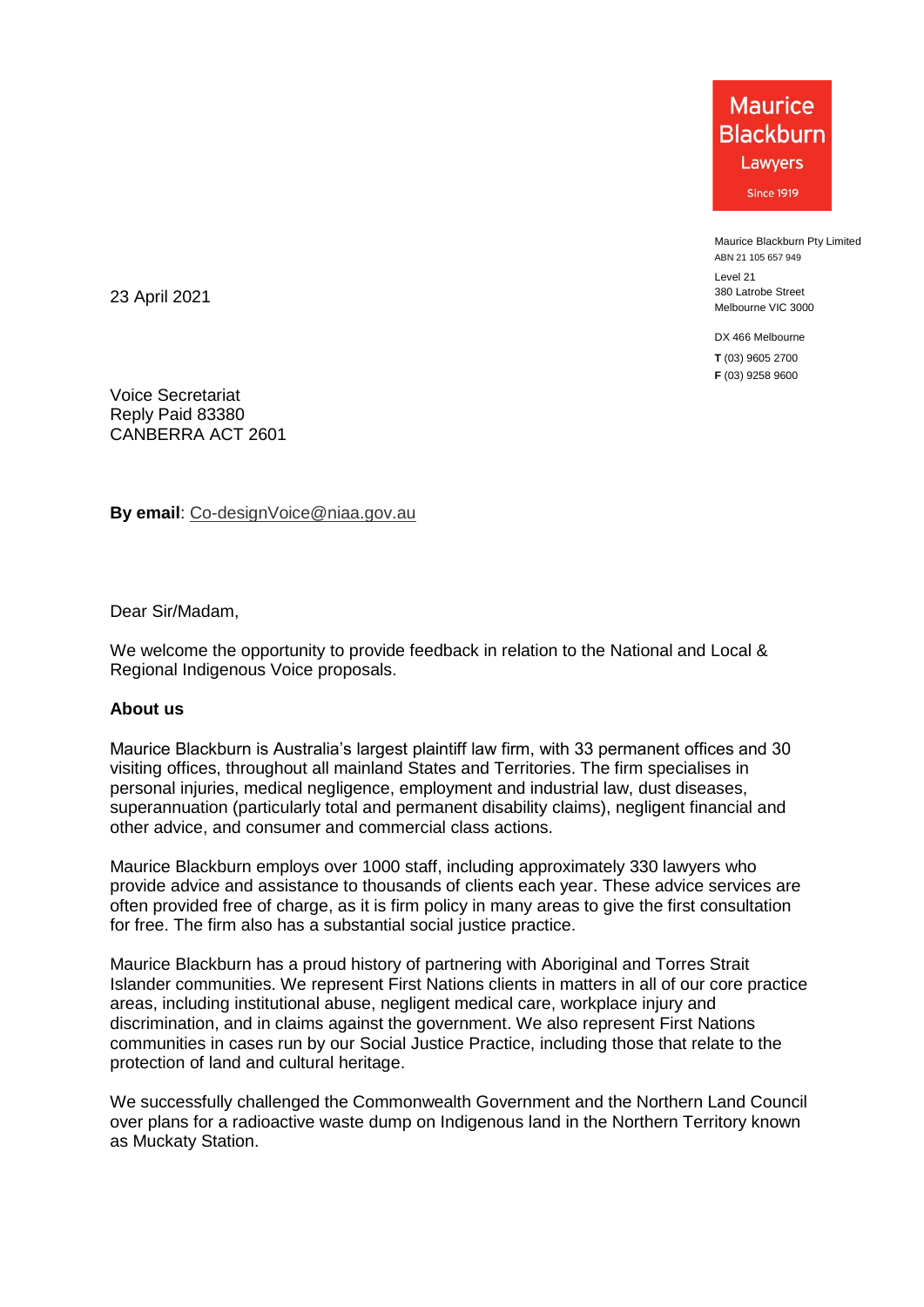We have also acted on behalf of the Adnyamathanha Traditional Lands Association, who successfully opposed the placement of a radioactive waste facility on their traditional land in the Flinders Ranges.

Maurice Blackburn continues to investigate allegations of cultural heritage desecration across multiple states in Australia.

## **Maurice Blackburn's Rights and Reconciliation Committee**

Maurice Blackburn has a Rights and Reconciliation Committee that works to help overcome the division, inequality and inequity that exists between First Nations people and nonindigenous Australians.

The Committee's projects include public interest litigation of significance to First Nations people, relationship building with Aboriginal and Torres Strait Islander groups, and implementing internal policies to increase the cultural competency of staff and to promote reconciliation.

The Rights and Reconciliation Committee, on behalf of Maurice Blackburn, is grateful for the opportunity to provide a submission in response to the Interim Report.

We are pleased to offer the National Co-Design Group our insights, which are directly derived from our legal work in the field, and the lived experience of our clients.

### **Introductory Remarks**

The Uluru Statement from the Heart (**the Uluru Statement**) gives all Australians instructions as to what First Nations people are seeking in an Indigenous Voice to Parliament.

The Uluru Statement tells us that the Voice should be enshrined in the Constitution, because only "substantive constitutional change and structural reform" will ensure First Nations people have power over their destiny.

We acknowledge that not all Aboriginal and Torres Strait Islander peoples were consulted during the Regional Dialogues and other processes that led to the creation of the Uluru Statement. It cannot, therefore, be said to be a comprehensive expression of all First Nations' peoples.

However, it must be acknowledged that the Uluru Statement is, without doubt, the most comprehensive summation of First Nations peoples' desires for change in recent times. Maurice Blackburn believes the Uluru Statement is a powerful and important expression of the desire for constitutional reform by Aboriginal and Torres Strait Islander Peoples.

We also believe that any proposal for reform must embody the aspirations of Australia's First Nations peoples themselves.

### **Our Submission**

We do not profess to speak for First Nations people as they have already spoken. Our submission is limited to offering our perspective, as lawyers, as to whether or not the proposals put forward meet the expectations set out in the Uluru Statement.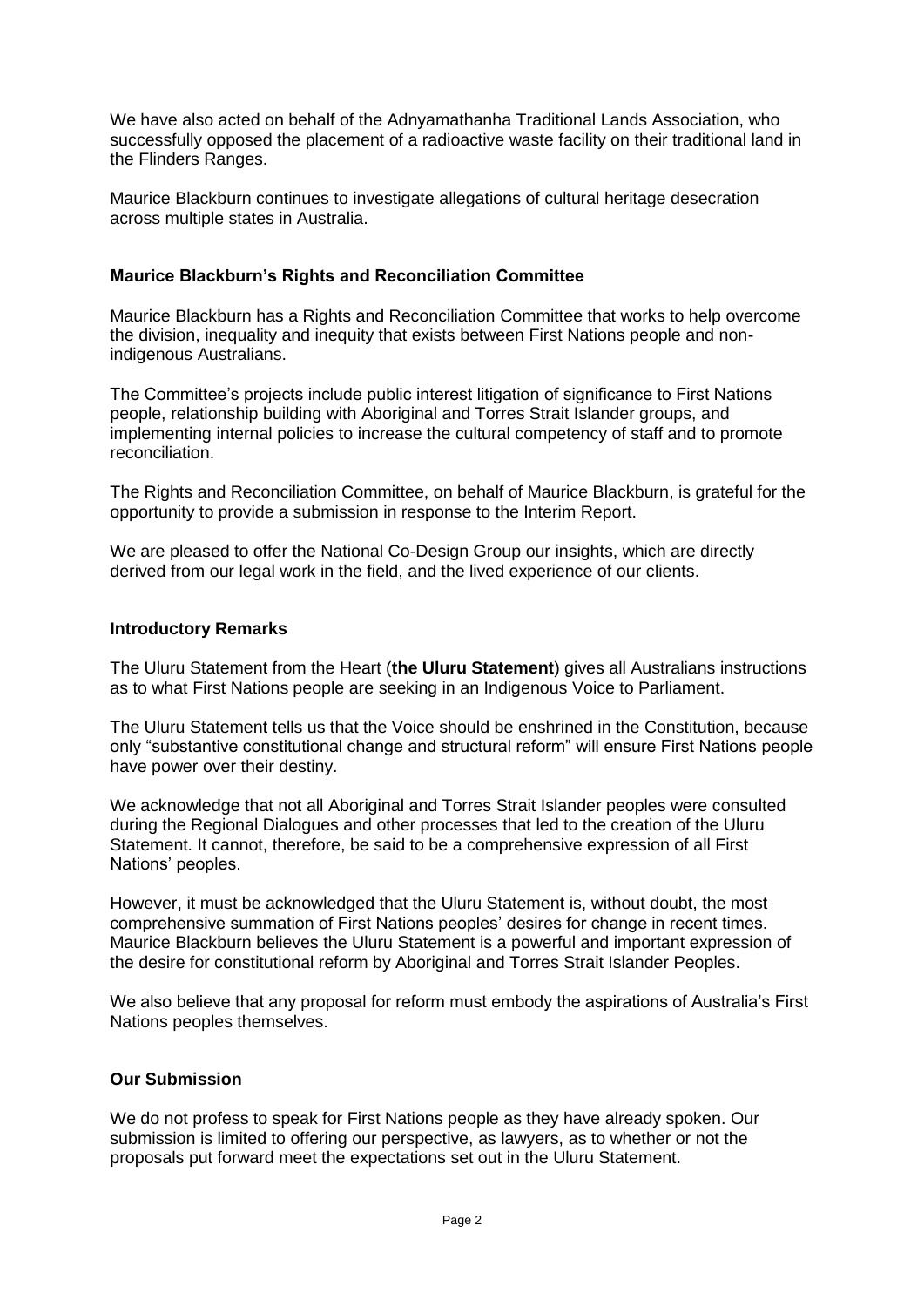Based on our legal expertise and experience working with Aboriginal and Torres Strait Islander communities, we believe the two proposed models for the Voice outlined in the Interim Report *do not* meet the expectations set out in the Uluru Statement nor do they meet the expectations of the broader Australian community who support the Uluru Statement.

The opportunity to create a Voice to Parliament is a watershed moment for all Australians. That opportunity will not be served by either of these two proposals. In our view, these proposals will not be effective at achieving the aims set out in the Uluru Statement.

We have identified five core concerns with respect to the two proposals. These are detailed below.

# **i. Lack of constitutional protection**

The Uluru Statement clearly seeks constitutional reform for First Nations' people to be heard on issues that affect them, highlighting the reality that in many cases, the usual representative democratic process fails.

Maurice Blackburn believes there needs to be a mechanism put in place to protect the Voice from abolition, even if it expresses views that are different from the government of the day or becomes politically unpopular. Constitutional entrenchment of the Voice to Parliament would protect the Voice as a long-term body.

Both of the proposed models are silent on constitutional protection of the Voice. Given this, we believe the models fail to meet the goals set out in the Uluru Statement.

Maurice Blackburn encourages the National Co-Design Group to be forthright in embedding Constitutional entrenchment of the Voice to Parliament in the proposals.

### **ii. Narrow range of matters**

The Interim Report has outlined that under both of the proposals, the Government would be obliged to consult and engage with the Voice on a "narrow range of matters"<sup>1</sup>. This obligation to consult would allow for policies and laws to be developed in partnership with the Voice to ensure the needs and aspirations of First Nations people are reflected in laws and policies that affect them.

It is not apparent to us in what way the Government would be obligated to consult and engage with the Voice.

It is also unclear how matters that "affect" First Nations peoples<sup>2</sup> will be identified for consultation. It is concerning that the Voice may remain unconsulted in relation to matters that are determined to fall outside of the scope of the "narrow range of matters".

It is difficult to see how a consultative process that is narrow in its scope, and is undefined in its application, could be a valid or meaningful exercise.

 <sup>1</sup> [https://voice.niaa.gov.au/sites/default/files/2021-02/indigenous-voice-codesign-process-interim-report-2020.pdf:](https://voice.niaa.gov.au/sites/default/files/2021-02/indigenous-voice-codesign-process-interim-report-2020.pdf)

See for example pages 16, 32, 50 and 51

<sup>2</sup> Ibid: see for example pages 3, 32, 50 and 53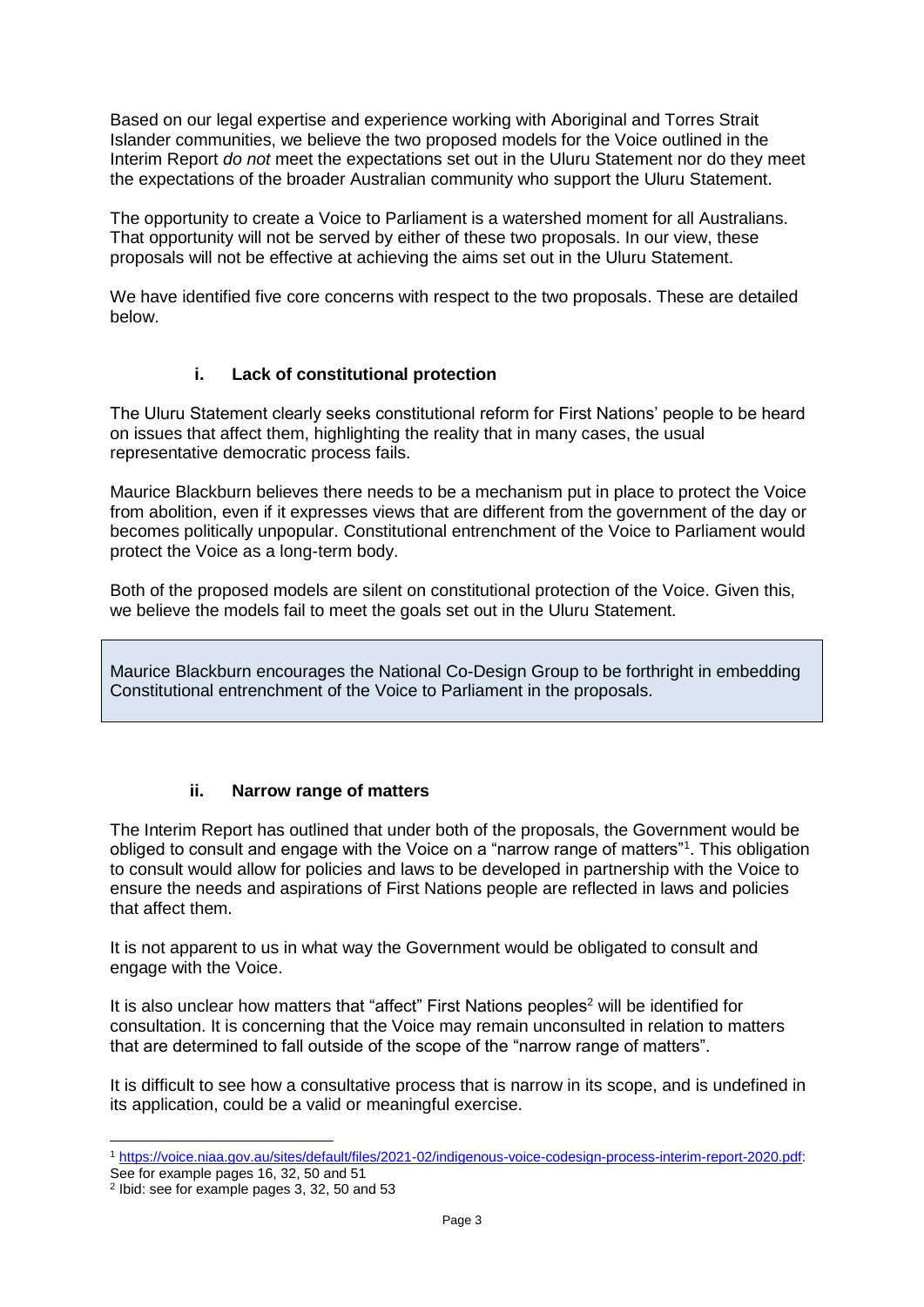Maurice Blackburn encourages the National Co-Design Group to advocate for greater clarity in relation to the identification of matters to be drawn into the consultative process.

# **iii. Non - Justiciability**

We also note that, under both proposals, the obligation to consult would be non-justiciable. If implemented, this would mean that there would be no legal mechanism through which to hold the Government accountable for the way in which it engages with the Voice.

In other words, there is no way apparent to us to challenge a decision by the Government not to consult the Voice in relation to certain matters (regardless of how significant the law may be for First Nations people) nor is there any apparent way to compel the Government to substantively consider the advice given to it by the Voice in matters that are raised in the consultative process.

We appreciate that transparency mechanisms have been proposed (see section iv below). and that the intent of those mechanisms is to ensure that the Government proves it has appropriately consulted with the Voice. However, if a right of appeal does not exist (justiciability), then the Government in effect becomes its own referee.

Put another way, there is no apparent safeguard proposed in either proposal to prevent the Government from simply stating any reason whatsoever, valid or not, for not consulting with the Voice on any occasion it so chooses, or for not acting on submissions raised by the Voice in matters that they are consulted on. This could manifest as an overt statement, or could take the form of a hollow consultation process dressed up to be genuine.

Our concern is that matters of significance to First Nations peoples may not be identified for consultation, and secondly, that any advice that is provided to the Government could simply be ignored.

Assuming that the obligation on the Government to consult and engage with the Voice becomes justiciable, it will be important to ensure that such an obligation is associated with consulting and engaging with the Voice on an appropriately broad range of matters, such that the consultation occurs on topics which will serve the broader aims stated in the Uluru Statement.

The Uluru Statement calls for substantive, structural reform. We are concerned that the nonjusticiability of the Government's obligation to consult and engage with the Voice, will not achieve this end.

Maurice Blackburn encourages the National Co-Design Group to insist that those matters of significance to First Nations peoples be identified for consultation and clearly articulated, and that a process is enshrined such that any advice that is provided to the Government cannot be ignored.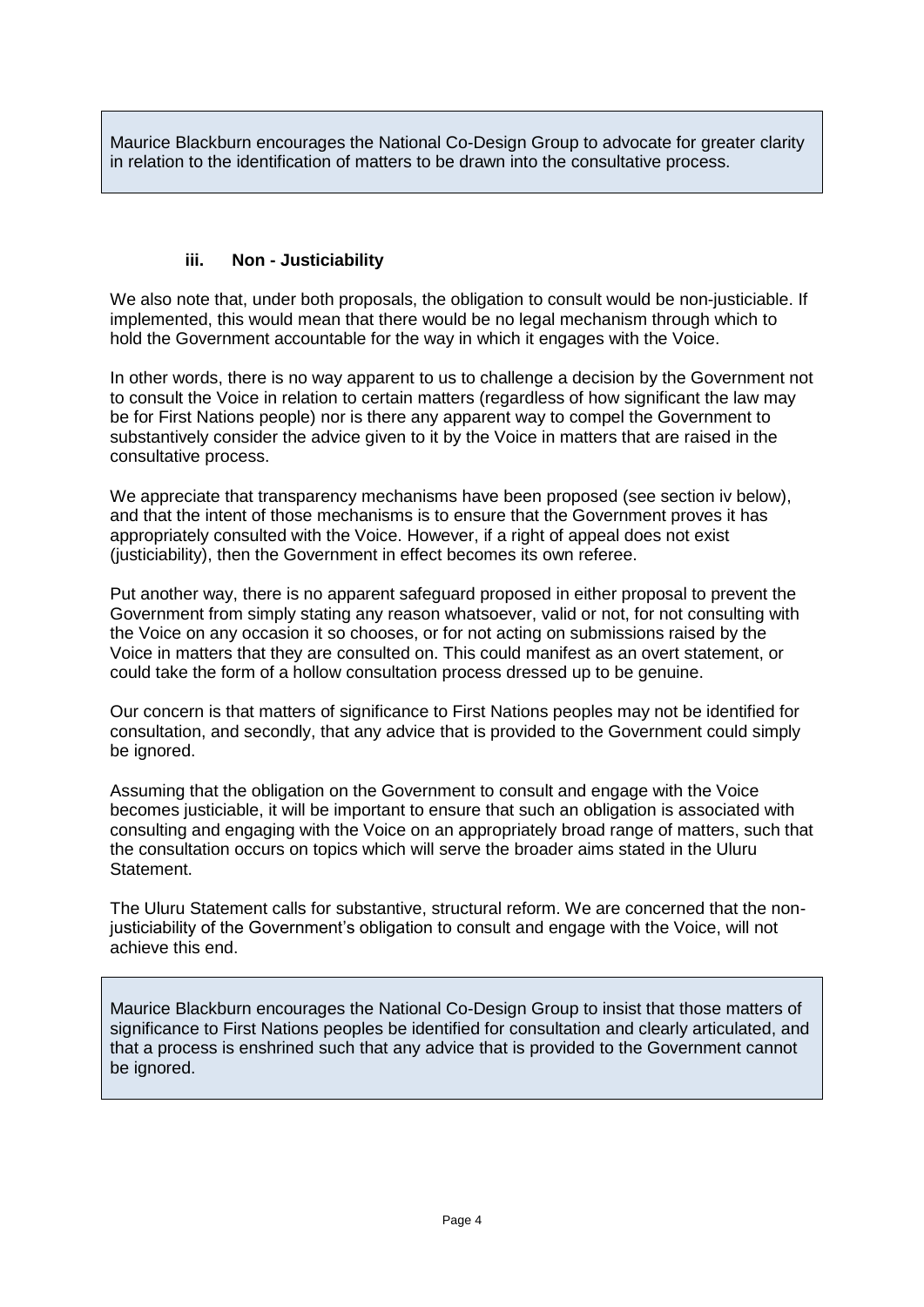### **iv. Insufficient transparency on consultation**

The Interim Report proposes a number of transparency mechanisms to help ensure that the Voice is appropriately consulted<sup>3</sup>. These include tabling the Voice's formal advice in Parliament, having the Voice's advice considered by a parliamentary committee, and including a statement about the Voice's formal advice and consultation when a proposed law is introduced in Parliament.

Our concern relates to whether these measures would go far enough in giving confidence to First Nations peoples, as well as to the general public, that the advice given by the Voice has been appropriately considered.

In 2018, the Law Institute of Victoria wrote in its submission to the Joint Select Committee on Constitutional Recognition Relating to Aboriginal and Torres Strait Islander Peoples<sup>4</sup> that the goals of the Uluru Statement will only be achieved if a "substantive obligation" is placed on the Federal Parliament to consider the Voice's advice.<sup>5</sup>

The LIV submitted that even if the Voice is enshrined in the Constitution, additional amendment to the Constitution will be required to ensure that the Parliament considers the advice of the Voice in circumstances when they are making laws with respect to First Nations people for whom it is deemed *necessary* to make special laws under section 51(xxvi) of the Constitution.

Maurice Blackburn shares the LIV's concerns, and urges the National Co-Design Group to consider the possible Constitutional and legislative solutions to this issue outlined by the LIV in its submission.

The importance of transparency on consultation is highlighted by the repeal of the *Racial Discrimination Act 1975* (Cth) under Northern Territory intervention. Such intervention emphasises that advice and consultation does not necessarily have any meaningful effect on the making of laws, in the absence of any determinative powers in relation to same.

We also draw the Secretariat's attention to our submission $6$  to the parliamentary inquiry into the destruction of 46,000 year old caves at the Juukan Gorge in the Pilbara region of Western Australia<sup>7</sup>, in which our core message was that there is insufficient legal protection of the cultural heritage of Aboriginal and Torres Strait Islander people, inadequate genuine consultation, and inadequate legal remedies available where cultural heritage desecration has occurred.

Maurice Blackburn encourages the National Co-Design Group to advocate for the implementation of a consultative process whereby the powers and functions of the Voice to Parliament are not weakened by its designed application. Substantive obligation is required if we are to achieve a more unified and reconciled nation.

 $^3$  lbid: p.54

<sup>4</sup> https://www.aph.gov.au/constitutionalrecognition

<sup>5</sup> [https://www.liv.asn.au/getattachment/94b249ad-96aa-42e0-8d2d-fe62a2f8a0d2/20180904-Memo-to-LCA---](https://www.liv.asn.au/getattachment/94b249ad-96aa-42e0-8d2d-fe62a2f8a0d2/20180904-Memo-to-LCA---ALHR---RAC---Constitutional-Recognition---FINAL-(PDF).pdf.aspx) [ALHR---RAC---Constitutional-Recognition---FINAL-\(PDF\).pdf.aspx:](https://www.liv.asn.au/getattachment/94b249ad-96aa-42e0-8d2d-fe62a2f8a0d2/20180904-Memo-to-LCA---ALHR---RAC---Constitutional-Recognition---FINAL-(PDF).pdf.aspx) p.2

 $\frac{6}{6}$  https://www.aph.gov.au/DocumentStore.ashx?id=c47924af-573e-451a-8817-9627aad3ea6d&subId=690811

<sup>7</sup> https://www.aph.gov.au/Parliamentary\_Business/Committees/Joint/Northern\_Australia/CavesatJuukanGorge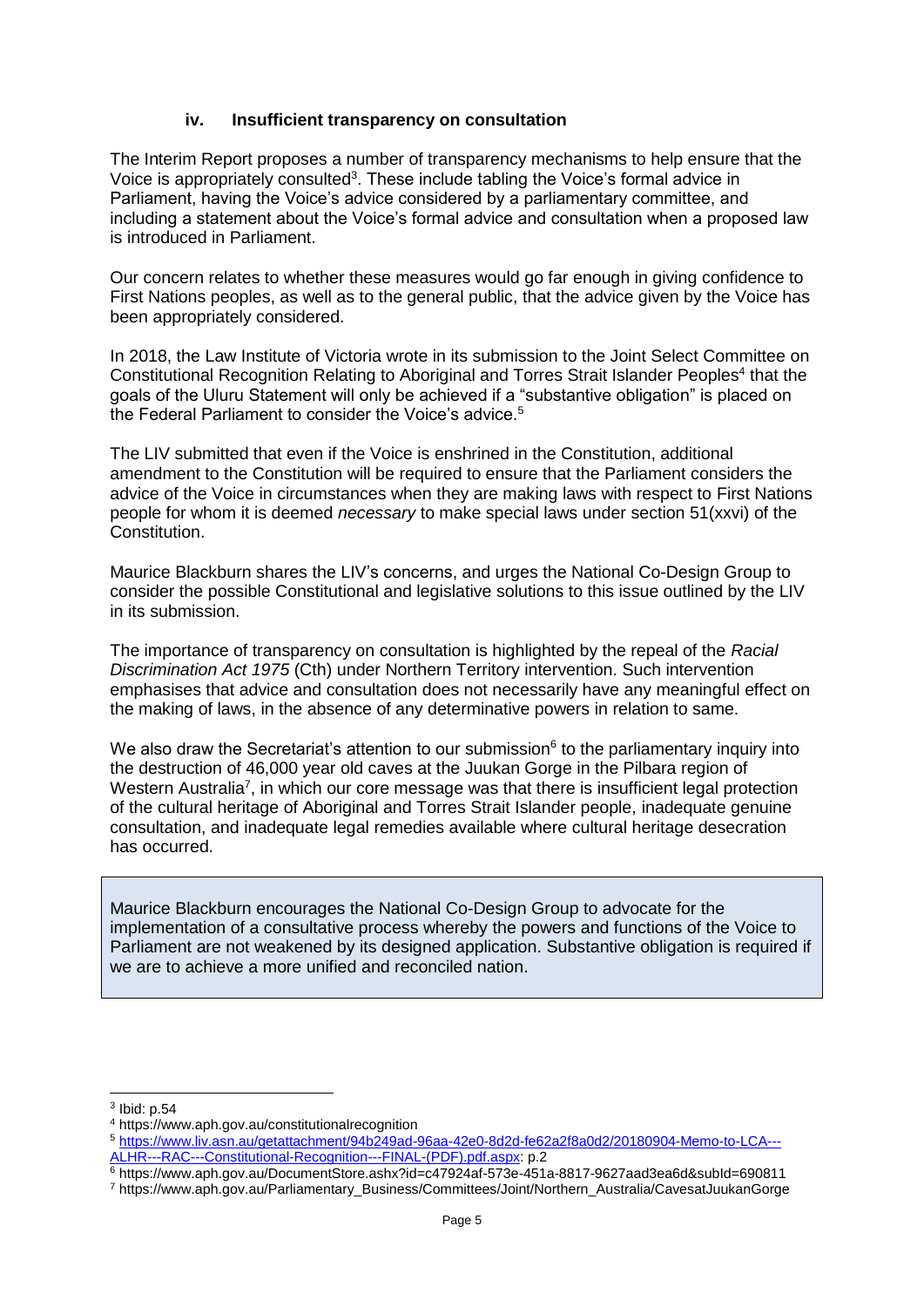### **v. Ensuring representation**

Maurice Blackburn supports the principles outlined in the Interim Report about ensuring representative diversity of the First Nations community. For example, we support the formation of advisory groups to the Voice, including those representative of young people and of people with disability.

We are concerned, however, that the two proposals may not give enough detail about how the models will ensure that the Voice properly reflects the diversity within First Nations communities around Australia.

Maurice Blackburn would welcome more detail about the processes that will be used to appoint people to particular roles within the National, Regional and Local Voices, to ensure that people who may hold less popular views, who may be quieter or who may have less experience engaging with bureaucracy do not remain unheard.

Maurice Blackburn encourages the National Co-Design Group to ensure that the proposals give enough detail about how the models will ensure that the Voice properly reflects the diversity within First Nations communities around Australia.

## **How a Voice to Parliament would help – a case study**

In our extensive experience representing First Nations peoples and communities in their legal cases, we have witnessed the unjust outcomes and harm that can be caused by Australian laws that do not effectively respond to the views and lived experiences of Aboriginal and Torres Strait Islander peoples.

Below we present a case study, along with the learnings from that which may inform the National Co-Design Group's process.

# **Case Study – Nuclear Waste Proposals**

Maurice Blackburn has assisted two First Nations communities who were each in dispute with the Australian Government about the proposal to dump radioactive nuclear waste on their lands.

In both of these cases, we learned that our clients felt strongly that the Government did not adequately value the views of the Aboriginal community. Where there were formal consultation procedures in place, our experience and that of our clients tells us that often these procedures are treated as a formality rather than a process through which the community may be meaningfully engaged.

Often community consultation is done in a perfunctory manner, with little engagement by the Government or its associated contractors. This gives rise to a perception that consultation is a 'box-ticking' exercise rather than genuine dialogue and engagement.

The themes from the above case study highlight the importance of genuine and meaningful community consultation, and this should inform the approach when establishing a Voice which intends to improve the lives of First Nations people.